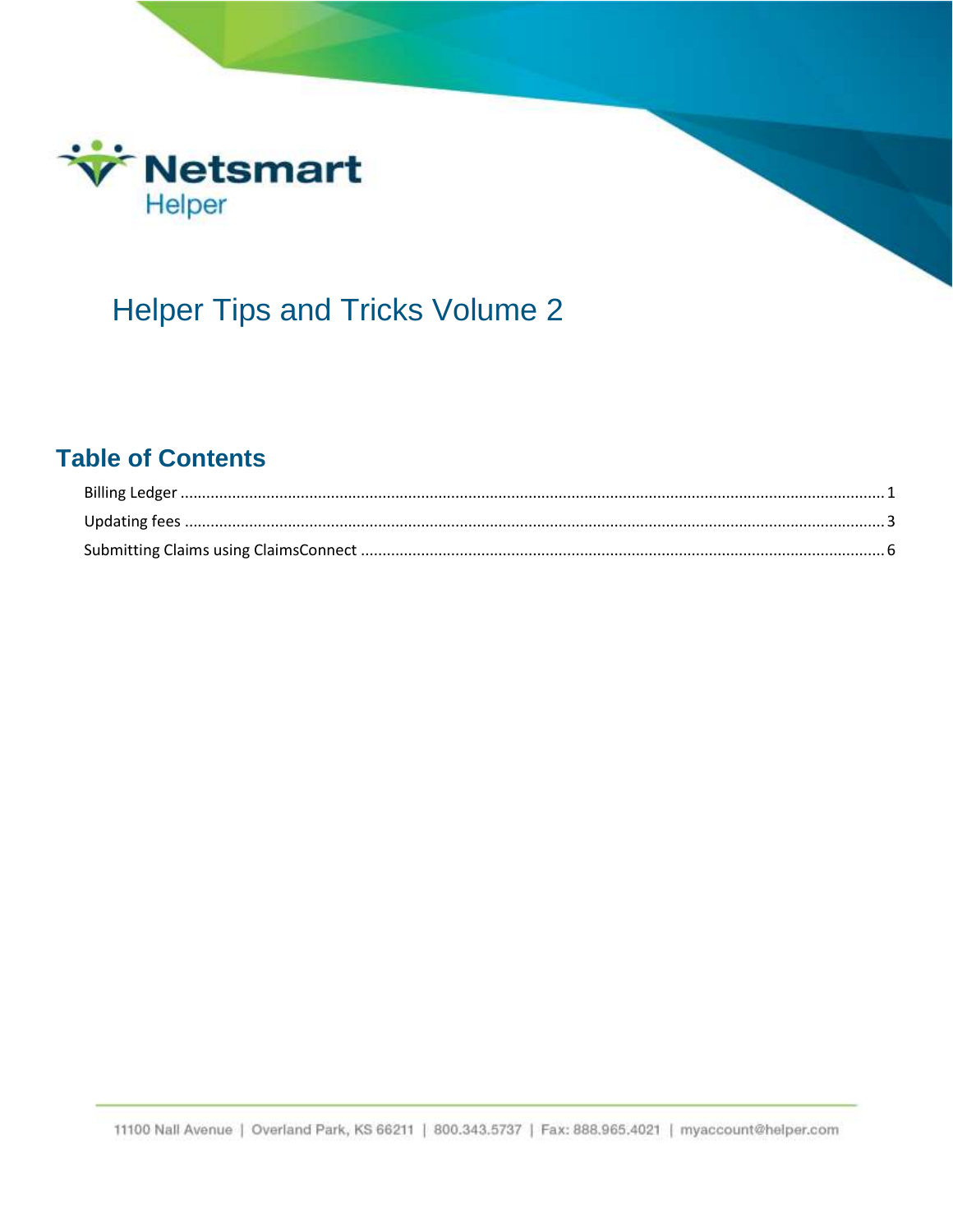# <span id="page-1-0"></span>**Billing Ledger**

Does your billing ledger have years of bills in the "Ready to Send" section? You can use the "Move a Batch of Charges" utility to remove them from the Ready to Send tabs**. Before running this utility, you should have all your current billing completed.**<br>| Ready to Send | Sent | Closed |

| Move<br><b>Balance Due</b><br>0.00 |         |                                                                                   |         |                                 |                     |                        |  |           |                                                     |           | Move a Batch of Charges |  |  |
|------------------------------------|---------|-----------------------------------------------------------------------------------|---------|---------------------------------|---------------------|------------------------|--|-----------|-----------------------------------------------------|-----------|-------------------------|--|--|
| <b>E</b> Date                      | Patient | <b>Billable Party</b>                                                             | Service | Method                          | <b>Total Billed</b> | BP Amount Bill/Claim # |  |           | Batchwambe Orig Sent Date Last Sent Da Insured's ID |           |                         |  |  |
| 1/1/2016                           |         | William J Gi (Inactive Ins) Blue Cross Blue Shield of Individual P ClaimsConnect  |         |                                 | \$50.00             | \$50,00 NA             |  | <b>NA</b> |                                                     |           | 123456789               |  |  |
| 1/1/2016                           |         | William J Gi William J Gallagher                                                  |         | Individual P Standard Statement | \$50.00             | \$0.00 NA              |  |           | NA 5/17/2018                                        | 5/17/2018 |                         |  |  |
| 1/1/2016                           |         | William J Gi (Inactive Ins) Medicare                                              |         | Individual P ClaimsConnect      | \$50.00             | \$0.00 NA              |  | <b>NA</b> |                                                     |           | 11111111111             |  |  |
| 1/8/2016                           |         | William J G: (Inactive Ins) Blue Cross Blue Shield of  Individual P ClaimsConnect |         |                                 | \$80.00             | \$80.00 NA             |  | <b>NA</b> |                                                     |           | 123456789               |  |  |
| 1/8/2016                           |         | William J G: William J Gallagher                                                  |         | Individual P Standard Statement | \$80.00             | \$0.00 NA              |  |           | NA 5/17/2018                                        | 5/17/2018 |                         |  |  |
| 1/8/2016                           |         | William J Gi (Inactive Ins) Medicare                                              |         | Individual P ClaimsConnect      | \$80.00             | \$0.00 NA              |  | <b>NA</b> |                                                     |           | 11111111111             |  |  |
| 1/22/2016                          |         | William J Gi (Inactive Ins) Medicare                                              |         | Individual P ClaimsConnect      | \$110.00            | \$110.00 NA            |  | <b>NA</b> |                                                     |           | 11111111111             |  |  |
| 1/22/2016                          |         | William J Gi William J Gallagher                                                  |         | Individual P Standard Statement | \$110.00            | \$0.00 NA              |  |           | NA 5/17/2018                                        | 5/17/2018 |                         |  |  |
| 1/22/2016                          |         | William J G: (Inactive Ins) Blue Cross Blue Shield of  Individual P ClaimsConnect |         |                                 | \$110.00            | \$0.00 NA              |  | <b>NA</b> |                                                     |           | 123456789               |  |  |
| 2/16/2016                          |         | William J Gi (Inactive Ins) Medicare                                              |         | Individual P ClaimsConnect      | \$64.90             | \$64.90 NA             |  | <b>NA</b> |                                                     |           | 11111111111             |  |  |
| 2/16/2016                          |         | William J G: (Inactive Ins) Blue Cross Blue Shield of  Individual P ClaimsConnect |         |                                 | \$64.90             | \$0.00 NA              |  | <b>NA</b> |                                                     |           | 123456789               |  |  |

Use the mouse to click on Move a Batch of Charges. On the pop-up screen choose next.<br>  $\Box$ Move Action

| Move from Ready to Send to Sent or Closed          |
|----------------------------------------------------|
| $\bigcap$ Add to Ready to Send from Sent or Closed |

Make sure "Move from" is selected and click Next

Select individual charges to move by checking or unchecking the boxes at t Click a column title to sort the list.

|              |             |         | Check All<br>Print         | $Un-Ch$   |
|--------------|-------------|---------|----------------------------|-----------|
|              | <b>Date</b> | Patient | <b>Billable Party</b>      | Service   |
| $\checkmark$ | 7/28/2021   | Steven  | Empire - Secondary         | Psytx cr… |
| $\checkmark$ | 7/28/2021   | Steven  | Medicare - Primary         | Psytx cr… |
| $\checkmark$ | 7/28/2021   | Richard | Richard Sousa              | Psytx cr  |
| $\checkmark$ | 7/28/2021   | Richard | Psytx cr                   |           |
| $\checkmark$ | 7/28/2021   | Richard | Medicare of KS - Secondary | Psytx cr… |
| $\checkmark$ | 7/30/2021   | William | Psytx cr…                  |           |
| $\checkmark$ | 7/30/2021   | William | Medicare of KS - Primary   | Psytx cr… |
| $\checkmark$ | 7/30/2021   | William | Rob Gallagher - Resp. #1   | Psytx cr  |
| $\checkmark$ | 8/3/2021    | William | William J Gallagher        | Psytx cr  |
| $\checkmark$ | 8/3/2021    | William | Medicare of KS - Primary   | Psytx cr… |
| $\checkmark$ | 8/3/2021    | William | Rob Gallagher - Resp. #1   | Psytx cr  |
| ∢            |             |         |                            |           |
|              |             |         |                            |           |
|              |             |         | and the factor             |           |

This screen will list everything that is in "Ready to Send". You can scroll to the bottom and deselect any sessions you wish to keep. Then click next and complete the utility.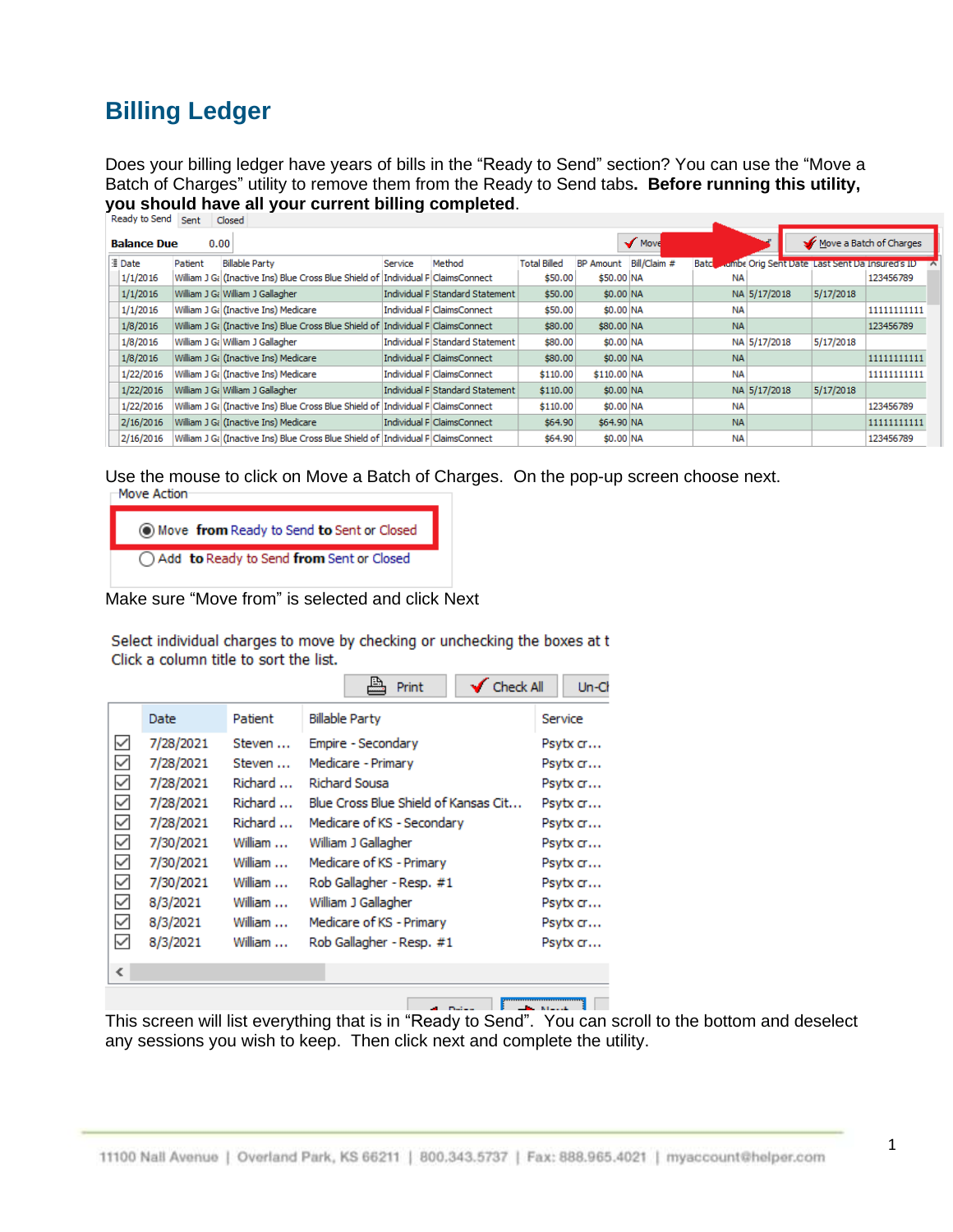Also, on the billing ledger you can use Filter Transactions to find claims. You can use this utility to check what claims had been sent in a date range. First, uncheck the box for "Display for current patient only". Then click on Filter Transactions.

← Billing Ledger: William J Gallagher

| Print Bills                     | <b>S</b> Edit Session       | <b>(2)</b> Filter Transactions    |  |  |  |
|---------------------------------|-----------------------------|-----------------------------------|--|--|--|
| Print Claims                    |                             | Display for current patient only. |  |  |  |
| Submit Claims Electronically    | <b>B</b> : Payment Tracking | Patient Resp. Party   Insurance   |  |  |  |
| Ready to Send<br>Closed<br>Sent |                             |                                   |  |  |  |

On the Filter Transactions screen, you can choose the date range, billing method and insurance company. Once you have made your selections, click on Ok

| <b>Filter Transactions</b>                                                                                                                                                                                                                                    | ×                              |  |  |  |  |  |  |  |  |
|---------------------------------------------------------------------------------------------------------------------------------------------------------------------------------------------------------------------------------------------------------------|--------------------------------|--|--|--|--|--|--|--|--|
| Use the following filters to decide which transactions appear on the<br>billing ledger. To include all transactions before a specific date, leave<br>the first date blank. To include all transactions after a specific<br>date, leave the second date blank. |                                |  |  |  |  |  |  |  |  |
| Include transactions                                                                                                                                                                                                                                          | Include this billing method    |  |  |  |  |  |  |  |  |
| 國<br>Between: 10/1/2021                                                                                                                                                                                                                                       | All<br>$\checkmark$            |  |  |  |  |  |  |  |  |
| 闗<br>And: 11/1/2021                                                                                                                                                                                                                                           |                                |  |  |  |  |  |  |  |  |
| Today                                                                                                                                                                                                                                                         | Include this Insurance Company |  |  |  |  |  |  |  |  |
| This Week                                                                                                                                                                                                                                                     |                                |  |  |  |  |  |  |  |  |
| This Month                                                                                                                                                                                                                                                    |                                |  |  |  |  |  |  |  |  |
| Last Month                                                                                                                                                                                                                                                    |                                |  |  |  |  |  |  |  |  |
|                                                                                                                                                                                                                                                               | Cancel<br>ОК                   |  |  |  |  |  |  |  |  |

The billing ledger will be displayed. Click on the Sent tab. The screen will now display all sessions that were sent in the date range selected.

| Sent               | Payment Trading<br>losed |                                                                                                                                                                                                                                                                                                              |        |                                                                                       |                                                                                                                                                                              |                                                                                 |                                                                                                                                         |                                                                                |                                     |                                                                                 |
|--------------------|--------------------------|--------------------------------------------------------------------------------------------------------------------------------------------------------------------------------------------------------------------------------------------------------------------------------------------------------------|--------|---------------------------------------------------------------------------------------|------------------------------------------------------------------------------------------------------------------------------------------------------------------------------|---------------------------------------------------------------------------------|-----------------------------------------------------------------------------------------------------------------------------------------|--------------------------------------------------------------------------------|-------------------------------------|---------------------------------------------------------------------------------|
| <b>Balance Due</b> |                          |                                                                                                                                                                                                                                                                                                              |        |                                                                                       |                                                                                                                                                                              |                                                                                 |                                                                                                                                         |                                                                                |                                     |                                                                                 |
| Patient            | <b>Billable Party</b>    | Service                                                                                                                                                                                                                                                                                                      | Method | <b>Total Billed</b>                                                                   |                                                                                                                                                                              |                                                                                 |                                                                                                                                         |                                                                                |                                     | ۰                                                                               |
|                    |                          |                                                                                                                                                                                                                                                                                                              |        |                                                                                       |                                                                                                                                                                              |                                                                                 | 256                                                                                                                                     |                                                                                |                                     |                                                                                 |
|                    |                          |                                                                                                                                                                                                                                                                                                              |        |                                                                                       |                                                                                                                                                                              |                                                                                 | 256                                                                                                                                     |                                                                                | U123456                             |                                                                                 |
|                    |                          |                                                                                                                                                                                                                                                                                                              |        |                                                                                       |                                                                                                                                                                              |                                                                                 | 256                                                                                                                                     |                                                                                |                                     |                                                                                 |
|                    |                          |                                                                                                                                                                                                                                                                                                              |        |                                                                                       |                                                                                                                                                                              |                                                                                 |                                                                                                                                         |                                                                                | U123456                             |                                                                                 |
|                    |                          |                                                                                                                                                                                                                                                                                                              |        |                                                                                       |                                                                                                                                                                              |                                                                                 | 256                                                                                                                                     |                                                                                |                                     |                                                                                 |
|                    |                          |                                                                                                                                                                                                                                                                                                              |        |                                                                                       |                                                                                                                                                                              |                                                                                 |                                                                                                                                         |                                                                                | U123456                             |                                                                                 |
|                    |                          |                                                                                                                                                                                                                                                                                                              |        |                                                                                       |                                                                                                                                                                              |                                                                                 |                                                                                                                                         |                                                                                | U123456                             |                                                                                 |
|                    |                          | Submit Claims Electronically<br>20.00<br>David Z Kin David Z King<br>David Z Kin (Inactive Ins) Medicare of KS<br>David Z Kin David Z King<br>David 2 Kin (Inactive Ins) Medicare of KS<br>David Z Kin David Z King<br>David Z Kin (Inactive Ins) Medcare of KS<br>David Z Kin (Inactive Ins) Medicare of KS |        | tele Psytx : ClaimsConnect<br>tele Psytx (ClaimsConnect)<br>Psychologic ClaimsConnect | Patient Resp. Party Insurance<br>tele Psytx ; Batch Move To Sent,<br>tele Psytx r Batch Move To Sent<br>tele Psytx : Batch Move To Sent.<br>tele Psytx ; Batch Move To Sent, | \$110.00<br>\$110.00<br>\$110.00<br>\$110.00<br>\$110.00<br>\$110.00<br>\$25.00 | BP Amount Bill/Claim #<br>\$20.00 NA<br>\$90.00 NA<br>\$20.00 NA<br>\$90.00 Y5100MU<br>\$20.00 NA<br>\$90.00 Y5600N4<br>\$25.00 Y5600N4 | Add charge to Ready to Send<br>233 2/18/2021<br>243 2/23/2021<br>243 2/23/2021 | 2/18/2021<br>2/23/2021<br>2/23/2021 | Move a Batch of Charges<br>Batch Numbe Orig Sent Date Last Sent Da Insured's ID |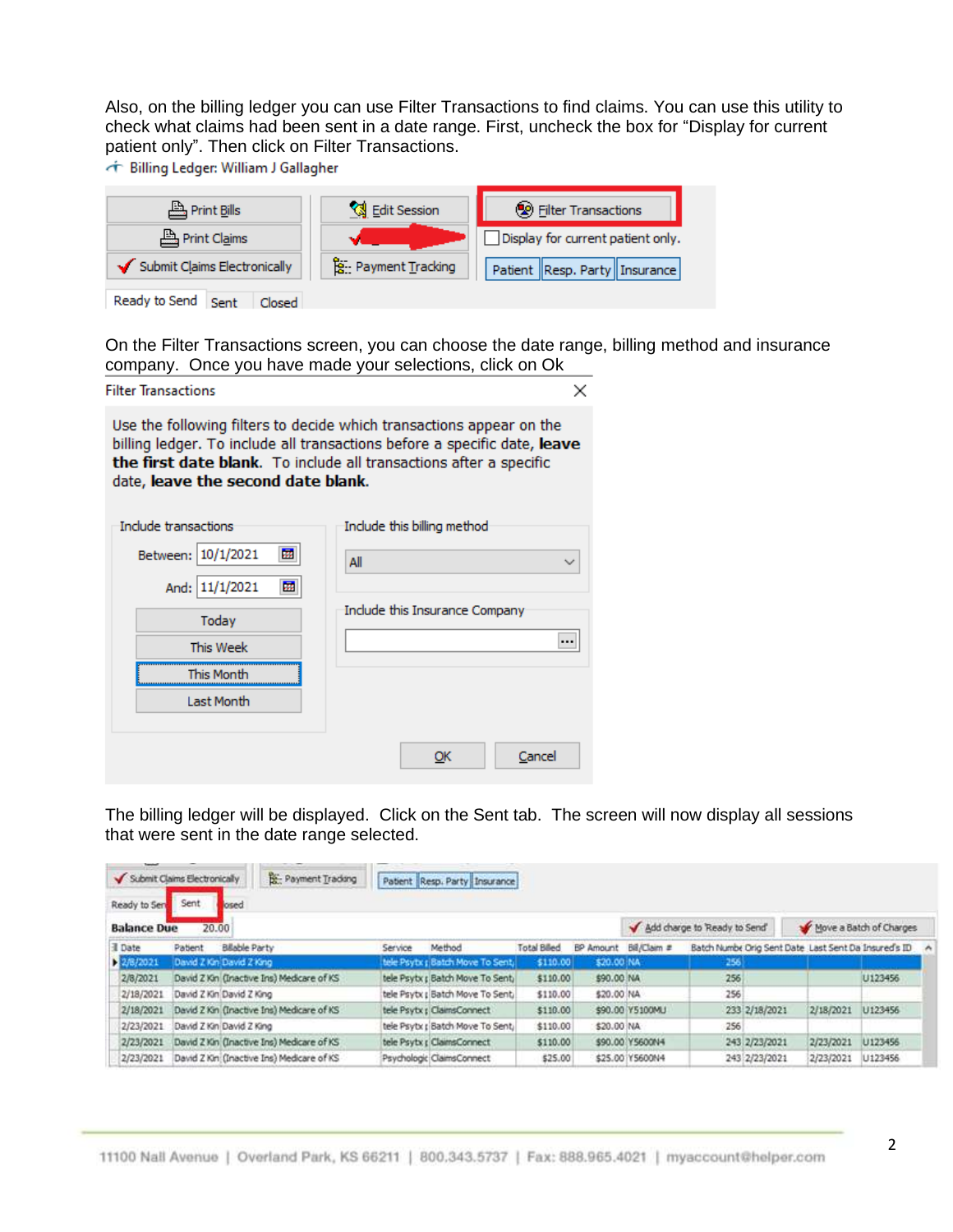# <span id="page-3-0"></span>**Updating fees**

If you need to update your session fees, here are the steps. First, go to utilities at the top of Helper.



From the drop-down, select "Update Facesheets". Then click on Next

Select the steps you would like to complete

#### General patient information

View options for updating patient Library Links, default diagnosis, "Who will be billed" percentages and other general fields. This does not affect any transactions or claims that already exist.

- . When a Therapist leaves the group you can assign those patients to a new Therapist.
- . When a patient turns eighteen, change the percentage billed to the responsible party to 0%, shifting the charge to the patient.

#### **Billing methods**

View options for updating the billing method used by each billable party. This affects the Facesheet as well as any transaction on the "Ready to Send" tab of the "Billing Ledger".

. You have decided to begin using SecureConnect and you want to update all patients from using the naner 1500 claim form to SecureConnect.

 $\Leftarrow$  Prior

 $\rightarrow$  Next

Close

#### $\sqrt{\phantom{a}}$ Standard fees

View options for updating the standard fee found under the "Billing Setup" section of the Facesheet. This does not affect any transactions that already exist.

. You are doing a yearly increase of \$5 for each Service.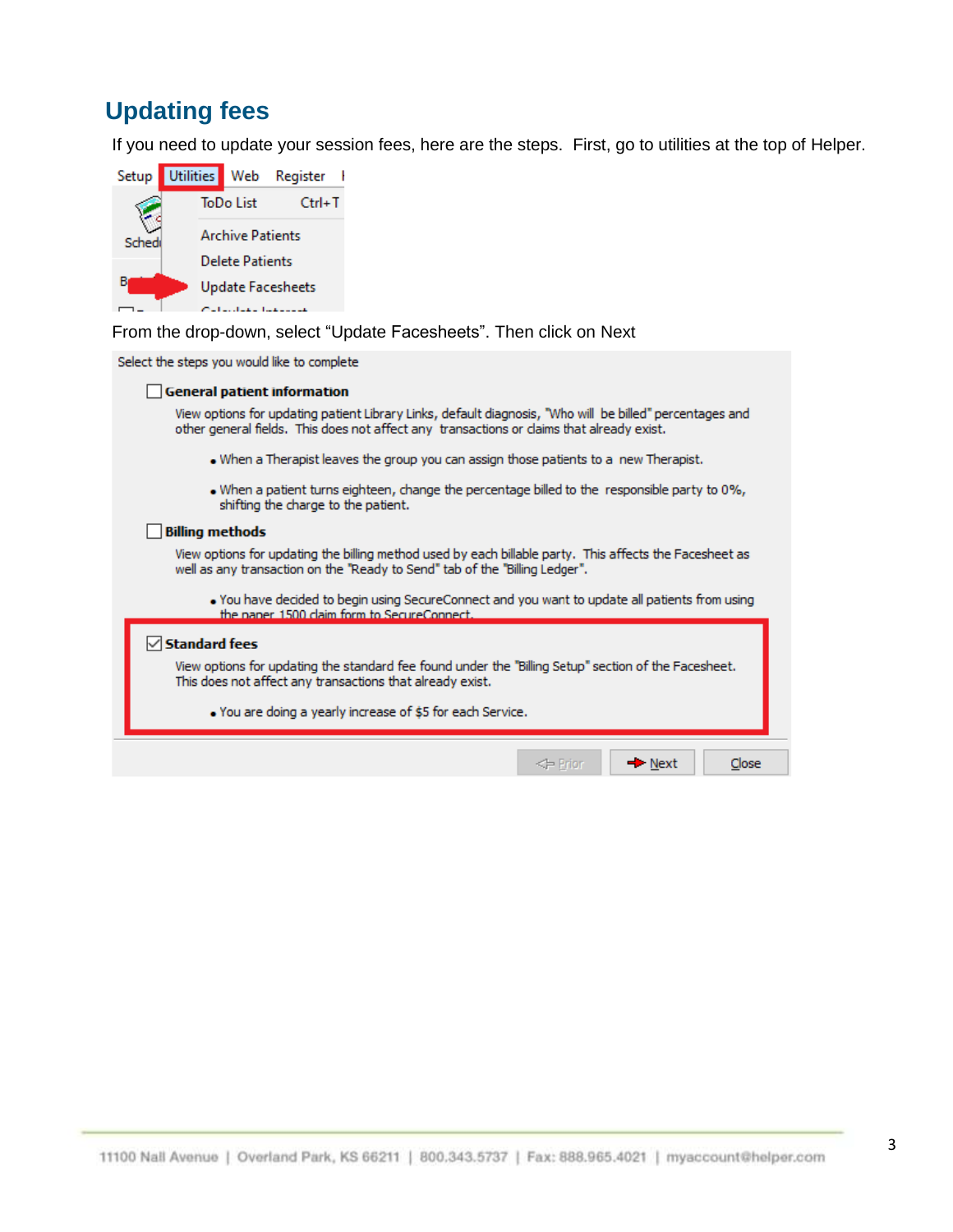The next screen will display your patient list. If you are updating a single service code, click on "Select groups of patients to update".

| Select groups of patients to update<br>Then review and refine the list of selected patients |                                                   |                  |                   |    |            |                           |                                                  |  |  |  |  |
|---------------------------------------------------------------------------------------------|---------------------------------------------------|------------------|-------------------|----|------------|---------------------------|--------------------------------------------------|--|--|--|--|
| Select All<br>Deselect All                                                                  |                                                   |                  |                   |    |            |                           |                                                  |  |  |  |  |
|                                                                                             | Drag a column header here to group by that column |                  |                   |    |            |                           |                                                  |  |  |  |  |
| Include                                                                                     | Account #                                         | Last Name        | <b>First Name</b> | МI | <b>DOB</b> | Therapist                 | Service                                          |  |  |  |  |
| M                                                                                           | ۷                                                 | <b>Diagnosis</b> | Test              |    |            | Chris Newman, PhD         | 90840, Psytx crisis ea addl 30                   |  |  |  |  |
| ✓                                                                                           | s                                                 | Dover            | Liz               |    | 1/1/1970   | Jack Ryan, PhD            | 90840, Psytx crisis ea addl 30                   |  |  |  |  |
| $\checkmark$                                                                                | А                                                 | Gallagher        | William           | J  | 1/1/1960   | Jack Ryan, PhD            | 90840, Psytx crisis ea addl 30                   |  |  |  |  |
| ☑                                                                                           | AR.                                               | King             | David             | z  |            | 12/28/1966 Jack Ryan, PhD | 90840, Psytx crisis ea addl 30                   |  |  |  |  |
| ✓                                                                                           | AF                                                | Pest             | Alf               |    |            |                           | Chris Newman, PhD 90840, Psytx crisis ea addl 30 |  |  |  |  |

On the following screen, click on Library Links. Next to Standard Service, enter the service code you want to update. Click OK.

| Library Links<br>Billing<br><b>Billing Parties</b>                                 | Dates                                                |                                        |
|------------------------------------------------------------------------------------|------------------------------------------------------|----------------------------------------|
| Select patients that have the following library links setup in their<br>facesheet. |                                                      |                                        |
| Select patients with the following                                                 |                                                      |                                        |
| Account:                                                                           |                                                      |                                        |
| Facility:                                                                          |                                                      |                                        |
| Lawyer:                                                                            |                                                      |                                        |
| Program:                                                                           |                                                      |                                        |
| Referring Source:                                                                  |                                                      |                                        |
|                                                                                    | Standard Service: 90840, Psytx crisis ea addl 30 min |                                        |
| Therapist:                                                                         |                                                      |                                        |
| Insurance:                                                                         | $\bigodot$                                           |                                        |
|                                                                                    |                                                      | $\mathscr{L}$ Select specific patients |
|                                                                                    |                                                      | $\mathbb{C}$ Clear                     |
|                                                                                    |                                                      | QK                                     |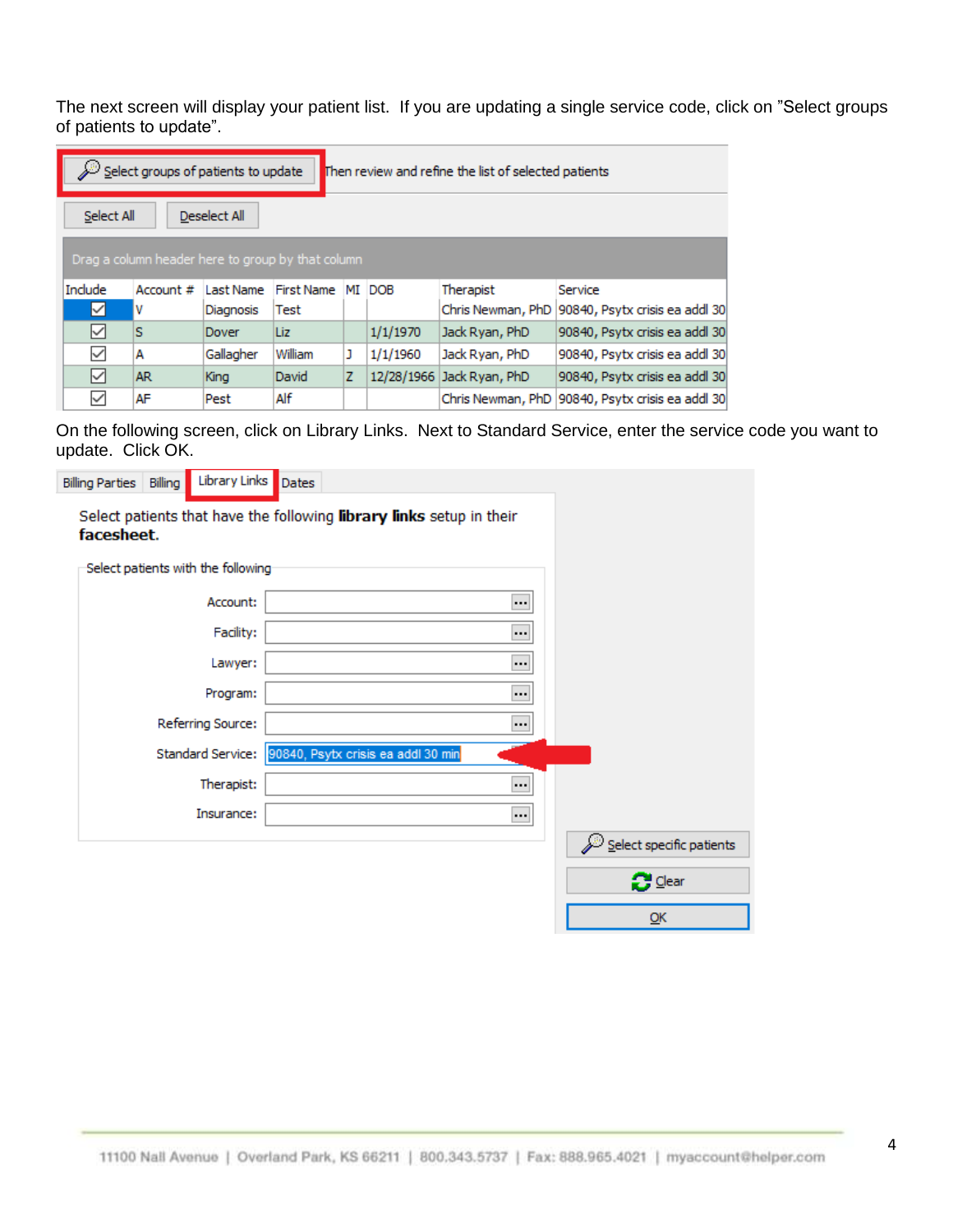| ☑                        | AR.                                          | King  | David      | z |            | 12/28/1966 Jack Ryan, PhD | 90840, Psytx crisis ea addl 30                     |  |  |  |  |
|--------------------------|----------------------------------------------|-------|------------|---|------------|---------------------------|----------------------------------------------------|--|--|--|--|
| $\checkmark$             | AF                                           | Pest  | Alf        |   |            |                           | Chris Newman, PhD 90840, Psytx crisis ea addl 30   |  |  |  |  |
| ☑                        | IС                                           | Reed  | Steven     |   | 1/1/1950   |                           | Chris Newman, PhD 90840, Psytx crisis ea addl 30   |  |  |  |  |
| $\checkmark$             | AJ.                                          | Smith | <b>Bob</b> |   | 12/28/1966 |                           | Chris Newman, PhD 90840, Psytx crisis ea addl 30   |  |  |  |  |
| ☑                        | B                                            | Sousa | Richard    |   | 1/1/1980   |                           | Chris Newman, PhD   90840, Psytx crisis ea addl 30 |  |  |  |  |
| $\checkmark$             | F                                            | Test  | Test       |   |            |                           | Chris Newman, PhD 90840, Psytx crisis ea addl 30   |  |  |  |  |
| $\overline{\phantom{a}}$ | ⋗                                            |       |            |   |            |                           |                                                    |  |  |  |  |
|                          | Close<br>Prior<br>$\blacktriangleright$ Next |       |            |   |            |                           |                                                    |  |  |  |  |

You will be see a list of patients that have that service code on their facesheet. Click on Next.

Enter your new fee in the following screen. Click Next.

| Enter a new fee or an amount to increase the existing fee. The fee is located on the Facesheet, Billing<br>Setup, Defaults page, Session tab and is used as a default when adding new Sessions. If this tab is not<br>visible, go to Setup, Preferences, Screens & Sounds to enable it. |  |  |  |  |  |  |  |  |
|-----------------------------------------------------------------------------------------------------------------------------------------------------------------------------------------------------------------------------------------------------------------------------------------|--|--|--|--|--|--|--|--|
| 125.00<br>Change the fee to<br>OR.                                                                                                                                                                                                                                                      |  |  |  |  |  |  |  |  |
| Increase the fee by<br>OR.<br>\$0.00                                                                                                                                                                                                                                                    |  |  |  |  |  |  |  |  |
| Decrease the fee by<br>\$0.00                                                                                                                                                                                                                                                           |  |  |  |  |  |  |  |  |
| Remember to adjust the fees found in the Service Library as well. The fees in the Service Library are<br>used as defaults when adding new Patient Facesheets.                                                                                                                           |  |  |  |  |  |  |  |  |
| $\rightarrow$ Next<br>Close<br>$\blacksquare$ Prior                                                                                                                                                                                                                                     |  |  |  |  |  |  |  |  |

Finally, click on update the selected patients. After this is complete, all new sessions will use the new fee.